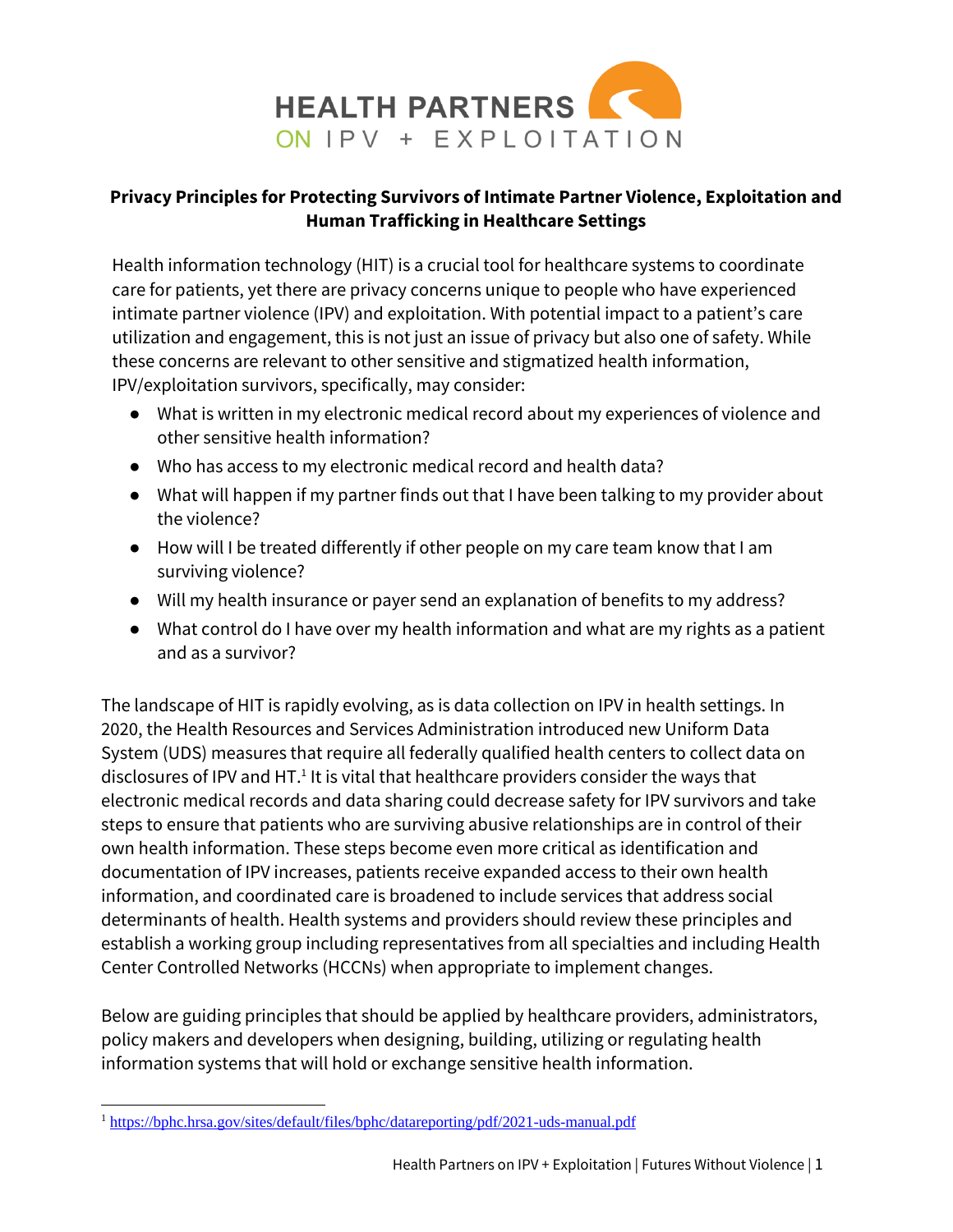# **Privacy Principles**

For patients who are experiencing abuse and control from a partner, family member, or employer, this is not just an issue of privacy but also one of safety. Policy and practice surrounding the use and disclosure of health information should respect patient autonomy and confidentiality while trying to improve the safety and health status of a patient.

- Patients should receive an explanation of how health information is used, shared disclosed, including specific notification of the limits of confidentiality;
- Patients should be made aware of their rights to access, correct, amend, and supplement their own health information;
- Personal and sensitive health information should be de-identified whenever possible;
- Providers must offer and respect patients' choice of communication preferences;
- Privacy safeguards and consents should follow the data and the limitations on consents should be clearly identified if/when health data is shared with another provider who may not have the same privacy settings;
- Providers should have broad discretion to withhold information when disclosure could harm the patient as per provider determination and on an ad hoc basis;
- Systems should be set up to allow for sensitive information to be partitioned between providers when appropriate;
- There should be strong and enforceable penalties for violations of privacy and consents both in a clinical setting, and across information exchanges.

*Privacy principles relate both to documentation as well as clinical encounters. In addition to setting up systems to keep medical records as private as possible, some portion of the visit should always be conducted in private when discussing IPV/HT.*

### **Explanation of health information, data sharing, and confidentiality**

Individuals must receive notice of how their health information is collected, used, and the circumstances under which it could be shared. When documenting experiences of IPV, other forms of violence, and other sensitive health information in the medical record, it is crucial that providers discuss with patients:

- what is being documented
- how it is being documented
- why it is being documented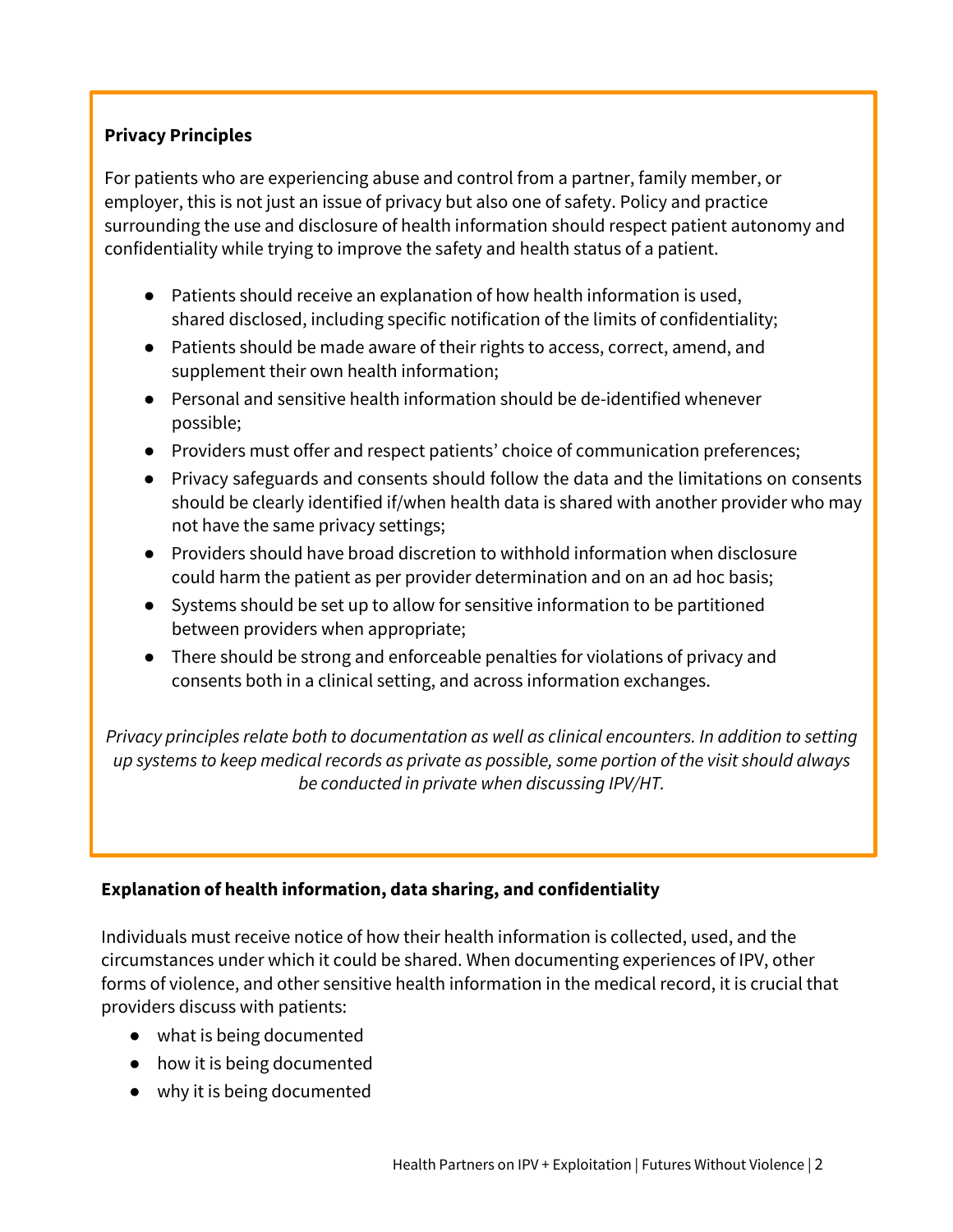- circumstances under which the information could be shared
- and who may have access to this information, including potential scenarios where information could be accessed without authorization.

*"You mentioned that your partner sometimes keeps you from taking your insulin. Would it be okay if I note this in your medical record? It might be useful for others on your care team to know when you see them so that they can provide the best care for you. I would notate it discreetly in an area of your medical record that does not show up on your patient portal or explanation of benefits."*

With this information, patients can better evaluate if and how they would like their data documented and shared. There are specific federal HIPAA guidelines that establish federal notification rules about privacy and disclosure of health information. They establish how patients are to be notified of their rights, how patient data could be used, and how the provider or plan safeguards their data. However, because the notice of HIPAA guidelines is often provided quickly in writing and without meaningful explanation, specifically discussing documentation is important. In the few states where there are still mandatory reporting requirements for injuries caused by IPV, and *providers have a responsibility to share those reporting requirements before engaging in conversations about how relationships affect health.* With this information, patients can choose not to voluntarily disclose and/or can work with their provider to figure out how to move forward. It is vital that survivors feel that the confidentiality requirements will provide adequate protection. When information is going to be released by a provider (such as in the case of mandatory reporting) a victim should be notified and be *invited to participate* in the mandatory reporting process to the extent that they want to.

If a patient decides that it is not safe to include any kind of documentation about IPV in the medical record, it can be useful for that providers to explain how this may limit the ability of others on the care team to provide trauma-specific care. Providers can indicate:

*"We can definitely leave this out of your medical record, and I want to give you a heads up that others on your care team will not have this background information when you see them next."*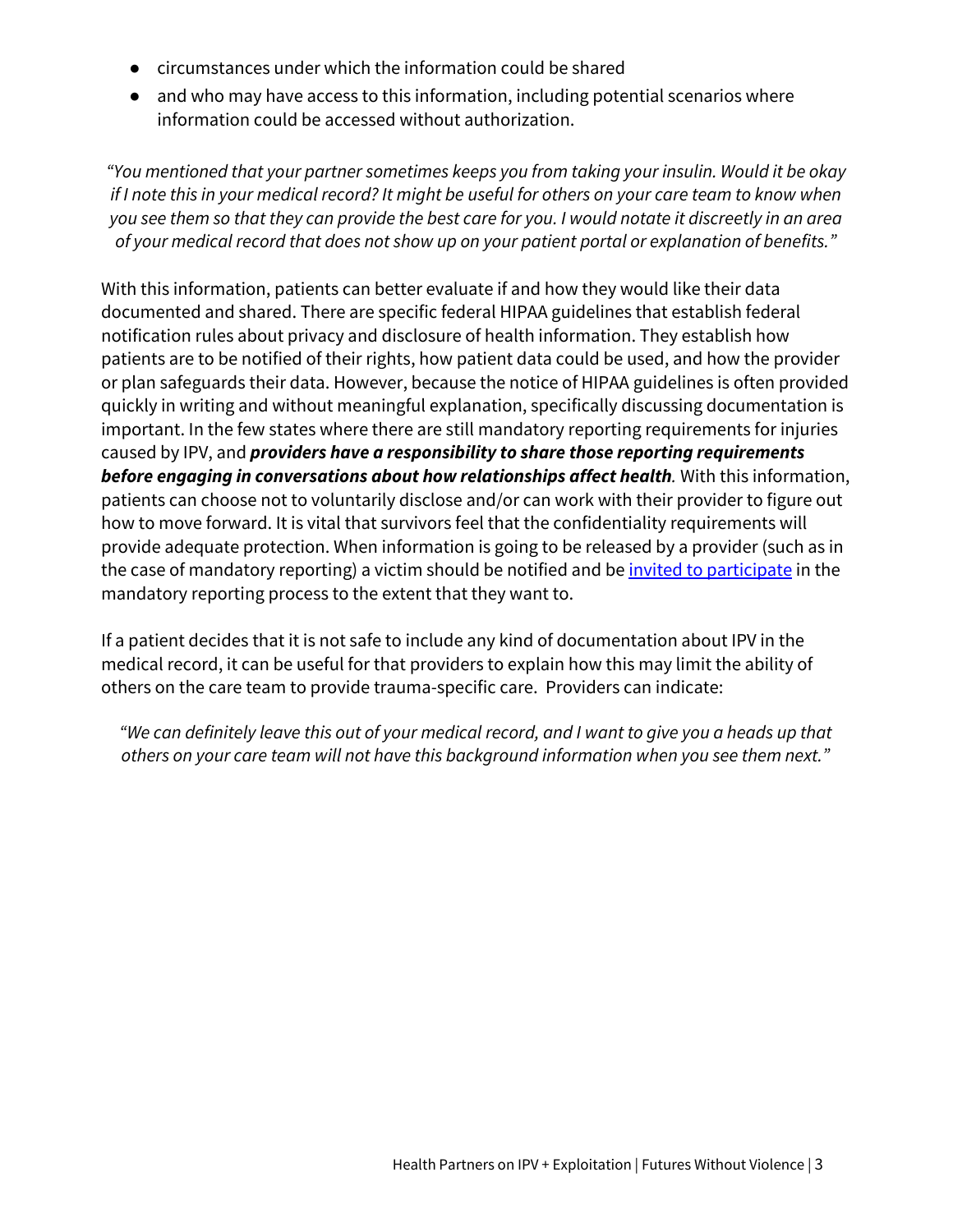### **21ST CENTURY CURES ACT**

In an effort to increase patient empowerment, the 21st Century Cures Act works to create transparency about patients' health information and costs. New federal rules on the sharing of healthcare information/data went into effect in April 2021. These rules were put in place to stop the practice of "information blocking" and to promote better coordination of care. The rules require that provider requests for electronic health information, including most clinical notes, should be acted on and the information requested be shared between providers. These rules specify that the sharing of clinical notes must not be blocked from information exchanges unless an exception applies or there is a good reason why the information will not be shared. There are specific exceptions if sharing the information could cause harm to the patient and health providers and systems should consider any conversation about IPV/Exploitation including universal education, screening or referrals as sensitive and that therefore should not automatically be shared unless the patient requests it. Additionally, care must be taken when considering what information appears in the patient portal. As of April 5, 2021 clinical notes must be shared with a patient by the health systems by April 5, 2022 if requested and shared with a patient's 3rd party apps by October 6, 2022. However, this information should not be automatically populated without a patient's consent and request. Learn more at [futureswithoutviolence.org.](https://www.futureswithoutviolence.org/CuresActWebinar)

### **Patients' rights to access, correct, amend, and supplement health information**

All individuals have a right to view and modify their medical record. With the passage of the 21st Century CURES Act, this access has increased so that patients can view all notes in their medical record if requested. Patients should be made aware of how they can access, correct, and supplement their health information. Information should not be auto populated into clinical notes or patient portals without patient consent and request and until policies are in place to safeguard sensitive information. Particularly for survivors of IPV, knowledge of how to do this could increase safety from abuse and promote trust in their provider and care team. This conversation also provides the opportunity for patients to change their patient portal privacy settings, contact information, or consents.

### **HEALTH RECORD DOCUMENTATION**

It is important to keep any descriptive documentation to minimal phrasing, unless otherwise indicated by the patient. Example documentation:

**Documenting universal education about how relationships impact health and available resources offered:** 

*"Universal education offered"*

### **Documentation with disclosure of intimate partner violence:**

*"Universal education offered, health promotion and harm reduction strategies shared, referrals offered, and follow up discussed."*

Learn more about [universal education for](https://ipvhealthpartners.org/adopt/)  [IPV/exploitation.](https://ipvhealthpartners.org/adopt/)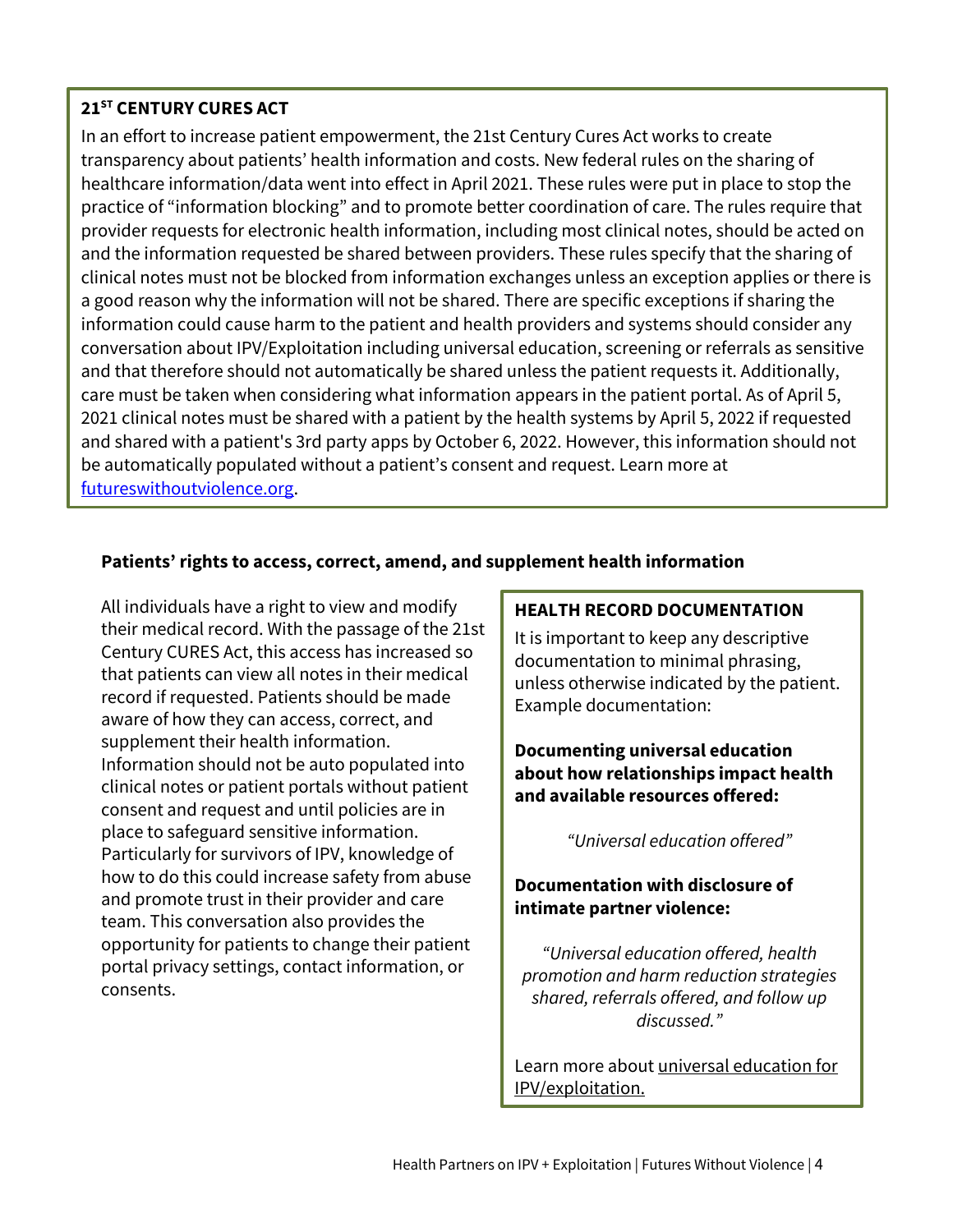#### **De-identified information**

Personal and sensitive health information should be de-identified whenever possible; it should not identify individual patients. Information that could identify a patient—such as name, social security number, or address—should be removed or redacted wherever possible. This protection extends to government or private data collection.

Health information technology makes it easier to de-identify data by building systems to establish de-identified data collection. It is important that federal and state guidelines be in place to ensure that the technology is put in place and that appropriate use of de-identified data is maintained across all data exchanges.

#### **CODING FOR VIOLENCE AND ABUSE**

Providers are increasingly coding for assessment and disclosures of abuse, human trafficking, and other forms of violence. IPV and HT were added to the UDS report in 2020 and community health centers must now collect UDS data on disclosures of IPV or disclosures or concern for HT/exploitation. Coding for violence and for offering brief counseling can allow health systems to collect data on the number of patients who feel safe disclosing violence and potentially may enable reimbursement for providing brief counseling to survivors. Ensure that codes that indicate any form of violence and abuse are not included on the Explanation of Benefits (EOB). For more information about coding and specific ICD10 and CPT codes that are relevant to use visit [futureswithoutviolence.org.](http://ipvhealth.org/wp-content/uploads/2017/02/Preventive-Medicine-Service-Codes-and-privacy-principles.pdf)

In cases where identifiable patient data may be shared or exchanged, patients should give written authorization to share these data. Patients should have the right to restrict the use or disclosure of identifiable data beyond certain core functions (such as treatment and payment between a provider and a health plan), however billing processes will require an exchange of personally identifiable information. Explanation of benefits inherently contain personally identifiable information, but can be made safer through better coding and changes to EOB policy.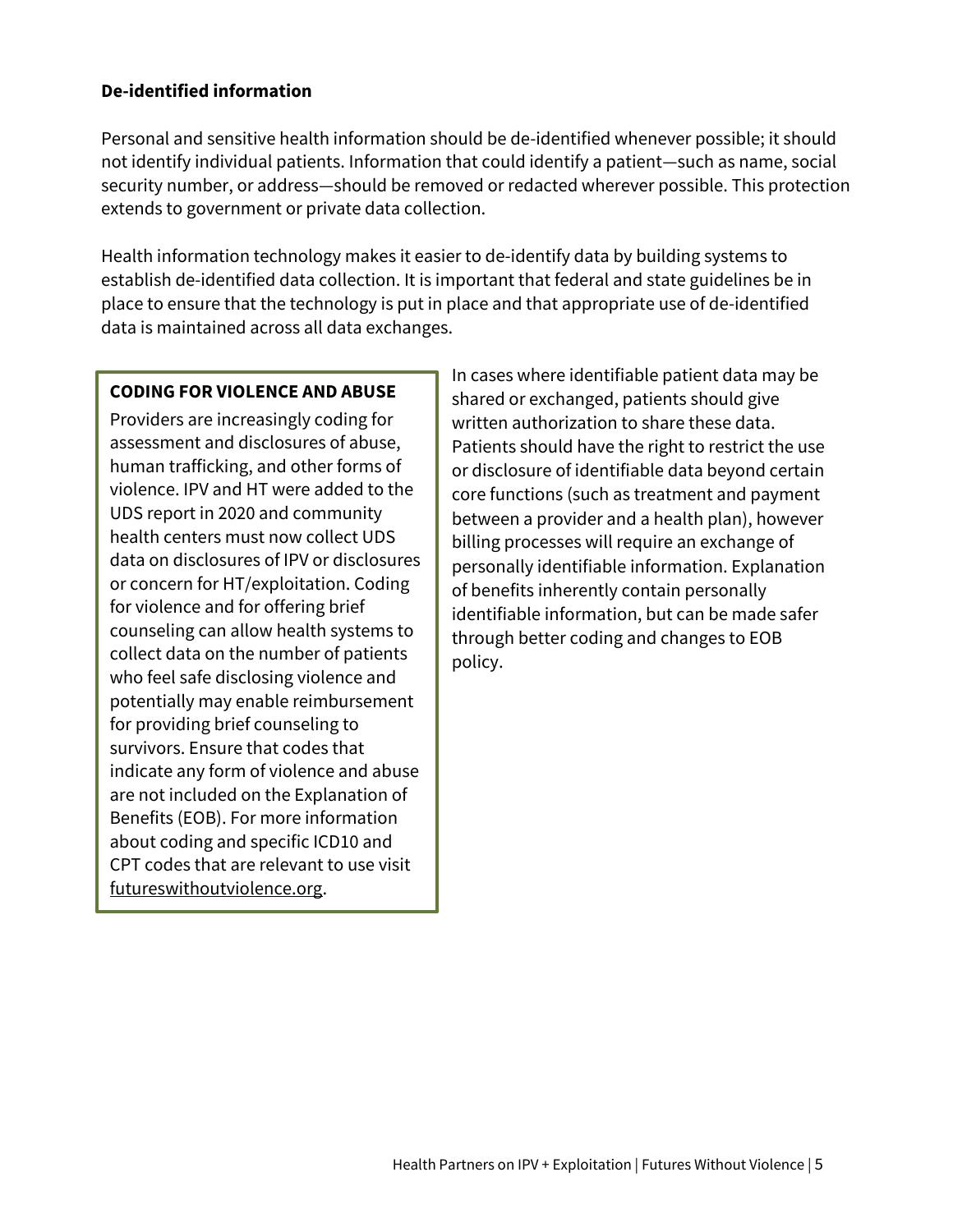#### **Patient communication**

Individuals should be given choices of how they would like to communicate with—and receive communications from—their providers and plan, including by phone, by email, etc., and under what circumstances, as there are real safety and privacy concerns to be considered for patients who are in an abusive situation. Abusive partners could be monitoring email, phone numbers, or benefits statements. Providers are in a trusted position to provide support and services but it must be done in such a way as to respect the needs of the individual patient.

Preference on how or if follow up communication should take place should be built into the health record as a mandatory field. For patients who have disclosed abuse, no specific mention of IPV verbally or in writing should be made. It is also vital that payors, such as insurance companies, develop and adhere to best practices for not printing certain sensitive codes on these types of documents.

#### **EXPLANATION OF BENEFITS**

Explanation of Benefit (EOB) documents are letters generated by a health insurance company that describe what benefits have been covered for their members. EOBs can make health insurance more transparent by explaining the benefit coverage and limits for the policy holders, minimizing billing surprises, and reducing fraud or waste.

These documents contain potentially sensitive information—such as the name of provider practice (e.g., a mental health counselor or a reproductive health clinic) and description of services provided, and there are many considerations about how this information could impact survivors. This is especially because EOBs are sent to policy holders, not necessarily to the patient themselves. This could impact patients who are not the policyholder, including victims of IPV/HT; young adults to age 26 who get their health insurance through their parents' plan; and minors who want to access health services without their parents knowing and/or without parental consent.

It is important that providers educate patients about the limits of confidentiality, what EOBs are and how information could be shared with the primary policy holder. For example, some adolescent patients may have concerns about parents or guardians being the policy holder and receiving information about sensitive services. Adults also may be concerned about information sent home so other family members can see it. More information about opportunities to strengthen and improve the confidentiality of EOBs can be found at [futureswithoutviolence.org](http://ipvhealthpartners.org/wp-content/uploads/2017/03/FUTURES-EOB-Principles.pdf)

#### **Privacy and consents should follow the data**

All privacy and signed consents should follow the data, regardless of who is using it. If a survivor's health information is shared with another provider, the data received should be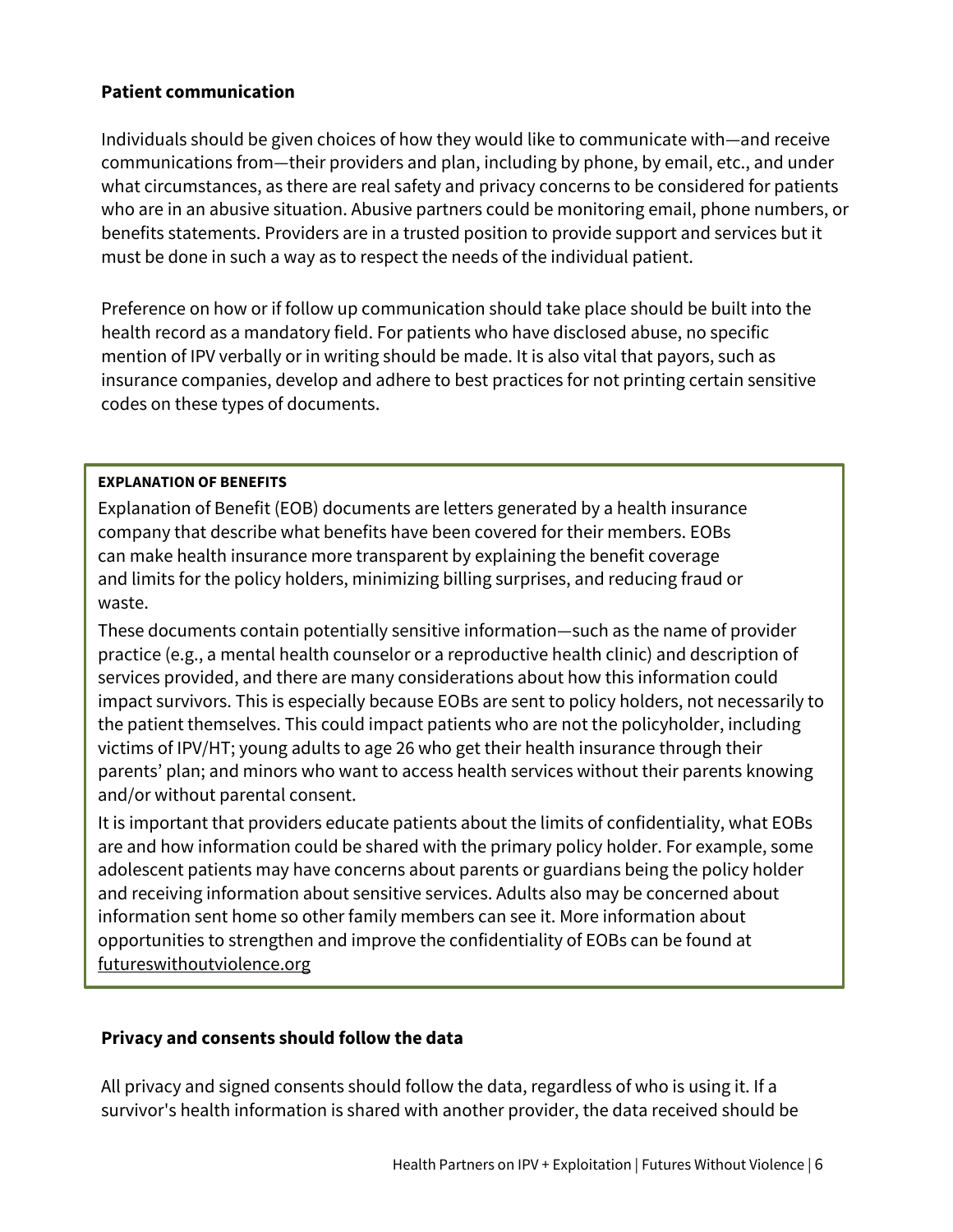automatically subject to the same consents that a patient signed in the originating encounter. Responsibility for adhering to these consents must be built into the formal health information exchange.

#### **CARE COORDINATION PLATFORMS**

Increasingly, healthcare providers are utilizing online tools as part of their practice. These may include supported referral and coordination networks or other online resources to connect their patients with the social supports and non-medical services they need. For example, a provider may use a hyper-local referral network that can allow them to give a targeted list of community resources to their patients. While a warm referral and solid partnership between a provider and a domestic violence service provider is the most effective solution, these types of tools can provide real-time direction to survivors.

There are many different models for these types of networks and some networks provide an excellent service with deep community expertise. Local [domestic violence](https://www.thehotline.org/get-help/domestic-violence-local-resources/) service providers or [state domestic violence](https://www.thehotline.org/get-help/domestic-violence-local-resources/) coalitions can help providers better understand which services and tools are trusted in the community.

Because these tools collect sensitive health information and track patient data, it is extremely important to safeguard sensitive information and to be very careful with what information is shared with the online platform. All of the privacy principles listed in this document must adhere to the sharing of health information with these online tools.

### **Provider discretion**

Providers should have broad discretion to withhold information from data exchange when disclosure could harm the patient. Patients and providers must be given the opportunity to implement a system safeguard that would block all health data from exchange and/or viewing. In sensitive cases, in high profile cases, or where there is an immediate and real safety concern, the patient or their provider should be able to prohibit viewing of the electronic health record—or parts of it—from all outside sources.

### **Sensitive information partitioning**

Electronic medical record platforms should be changed or developed to allow for the ability of providers to make closed or private notes that may impact care provision, but are only visible to designated members of the care team who are granted permission and not visible to the entire health system. This information should not be shared with other providers without explicitly permission from the provider or patient, and should never be automatically uploaded into a patient portal.

#### **Violation enforcement**

There should be strong and enforceable financial penalties for violations of privacy and consent both in a clinical setting, and across information exchanges. Whether due to